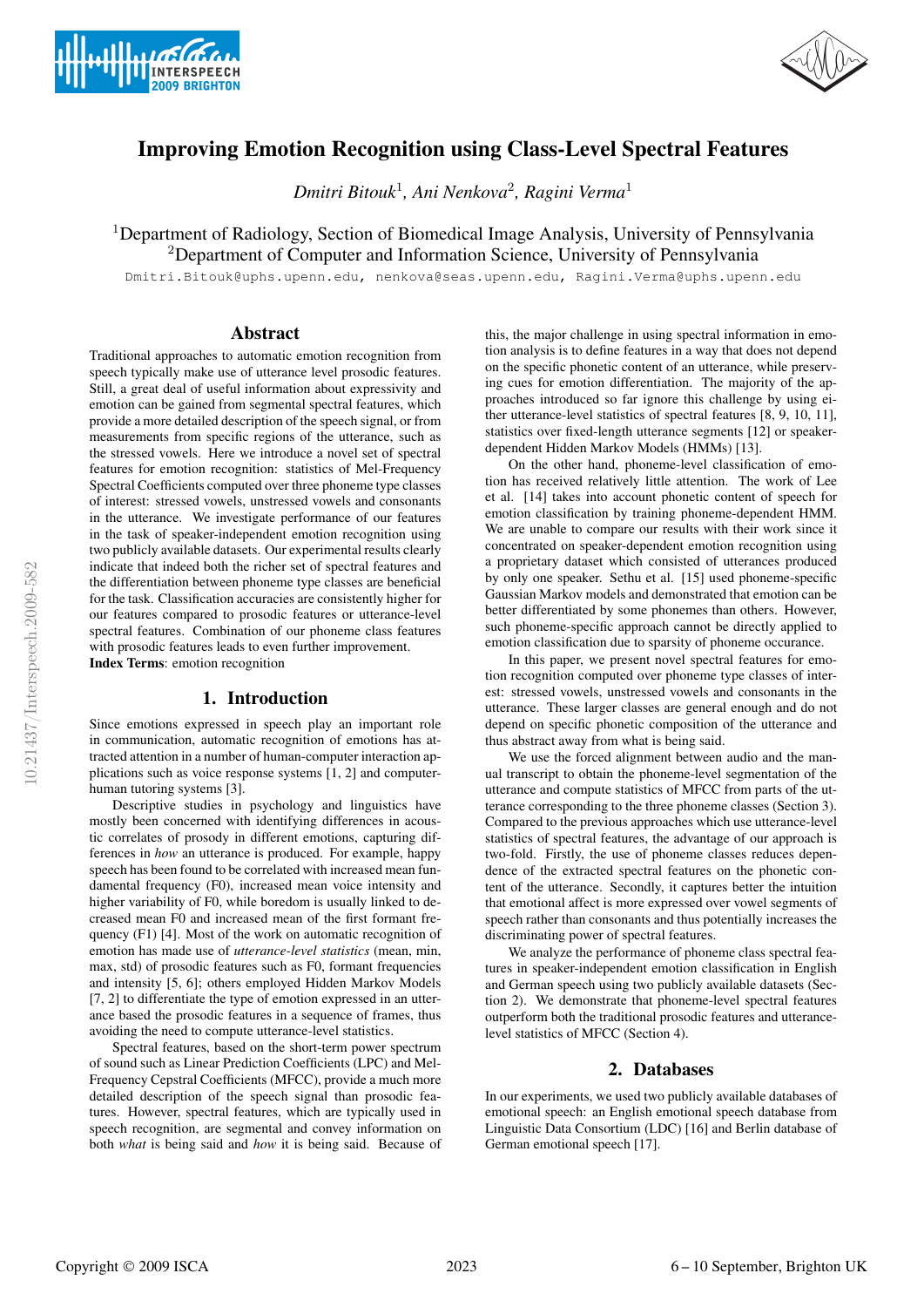### 2.1. LDC Emotional Speech Database

The LDC database contains 4628 utterances produced by 7 native English speakers (3 female/4 male) who were instructed to convey one of the following 15 emotional states: *neutral, hot anger, cold anger, happy, sadness, disgust, panic, anxiety (fear), despair, elation, interest, shame, boredom, pride* and *contempt*. In this paper, we focus on the six basic emotions which include *anger* (merging hot and cold anger productions), *fear, disgust, happy, sadness* and *neutral*. The LDC dataset contains 2433 utterances corresponding to these six basic emotions. Almost all of the utterances in the LDC datasets are short 4-syllable utterances containing dates and numbers.

#### 2.2. German Emotional Speech Database

The Berlin dataset contains emotional utterances elicited from 10 German actors (5 female/5 male) reading one of 10 preselected sentences typical of everyday communication ("She will hand it in on Wednesday", "I just will discard this and then go for a drink with Karl", etc). The dataset comprises of the following 7 emotions: *emotion, anger, boredom, fear, disgust, joy (happy), sadness*. In our experiments, we did not use utterances corresponding to *boredom*.

In comparison to the LDC dataset, utterances in the Berlin dataset are notably longer and were chosen to maximize the number of vowels. In addition, each of the recorded utterances were rated by 20 human subjects with respect to perceived naturalness. Subjects were also asked to classify which of the emotion categories correspond to each utterance. Utterances for which intended emotion recognition was low or which had low perceived naturalness were removed from the dataset. Due to these differences, we expected to achieve higher emotion recognition rates on the Berlin dataset than on the LDC dataset.

# 3. Features

For the LDC dataset, we used forced alignment [18] between an utterance and its transcript to find the starting and ending time of each phoneme, as well as to detect presence of lexical stress for each of the vowels in the utterance. Forced alignment was performed using generic acoustic models of English trained on non-emotional speech. We did not have available German acoustic models for the Berlin dataset, so we used the manual segmentations provided as a part of the dataset. We grouped phonemes into stressed vowel, unstressed vowel and consonant classes in order to both minimize dependence of our features on specific utterance content and avoid sparsity given that a single utterance contains only a small number of phonemes.

In order to analyze the usefulness of class-level spectral features and compare their performance with existing approaches, we computed four different sets of features, varying the type of features (spectral or prosodic) and the region of the utterance over which they were computed. The regions were either the entire utterance or local regions corresponding to phoneme classes. In the latter setting the features from each of the three phoneme classes were concatenated to form the feature vector descriptive of the entire utterance.

While the primary goal of this paper is to investigate the performance of the class-level spectral features alone and in a combination with prosodic features, we used the additional feature sets as baseline benchmarks in emotion classification experiments as well as to gain insights on how phoneme-level analysis can improve emotion differentiation in speech. Below, we describe each of the feature sets in detail.

# 3.1. Utterance-Level Prosodic Features

Previous approaches to emotion analysis in speech have used various statistics of the fundamental frequency (F0), formant frequencies and voice intensity profiles. Following prior work, we used Praat software [19] to estimate F0 and F1 contours. For each utterance, we normalized intensity, F0 and F1 contours by computing speaker-specific z-scores. In addition to the features derived from formant frequencies and voice intensity, we also extracted micro-prosodic measures of voice quality such as jitter (the short term period-to-period fluctuation in fundamental frequency) and shimmer (the random short-term changes in the glottal pulse amplitude) as well as the relative duration of voiced segments which characterizes speech rhythm and the relative spectral energy above 500 Hz (HF500). We computed statistics over the entire utterance such as mean value, standard deviation, minimum and maximum of F0 and its derivative, voice intensity and its derivative as well as of first formant frequency (F1). In total, the set of utterance-level prosodic features contains 24 features:

- mean, std, min, max of F0 and F0 derivative
- mean, std, min, max of F1
- mean, std, min, max of voice intensity and its derivative
- jitter, shimmer, HF500
- relative duration of voiced segments

#### 3.2. Class-Level Prosodic Features

Instead of utterance-level statistics, class-level prosodic features use statistics of voice intensity and formants computed over utterance segments which correspond to stressed and unstressed vowel classes. We did not use the consonant class since formant frequencies are not defined for voiceless phonemes. Jitter, shimmer and HF500 were computed over the voiced part of the utterance. The set of class-level prosodic features consists of 44 individual features:

- mean, std, min, max of F0 and F0 derivative over stressed vowel region
- mean, std, min, max of F0 and F0 derivative over unstressed vowel region
- mean, std, min, max of F1 over stressed vowel region
- mean, std, min, max of F1 over unstressed vowel region
- mean, std, min, max of voice intensity and its derivative over stressed vowel region
- mean, std, min, max of voice intensity and its derivative over unstressed vowel region
- jitter, shimmer, HF500
- relative duration of voiced segments

### 3.3. Utterance-Level Spectral Features

Utterance-level spectral features are mean values and standard deviations of MFCC computed over the entire utterance. For each utterance, we computed 13 MFCC (including log-energy) using a 25ms Hamming window at intervals of 10ms. For each utterance, we normalized MFCC trajectory by computing speaker-specific z-scores. In addition, we computed delta and acceleration coefficients as the first and second derivatives of MFCC using finite differences (26 features). The total number of utterance-level spectral features is 78 which includes means and standard deviations of MFCC as well as the delta and acceleration coefficients.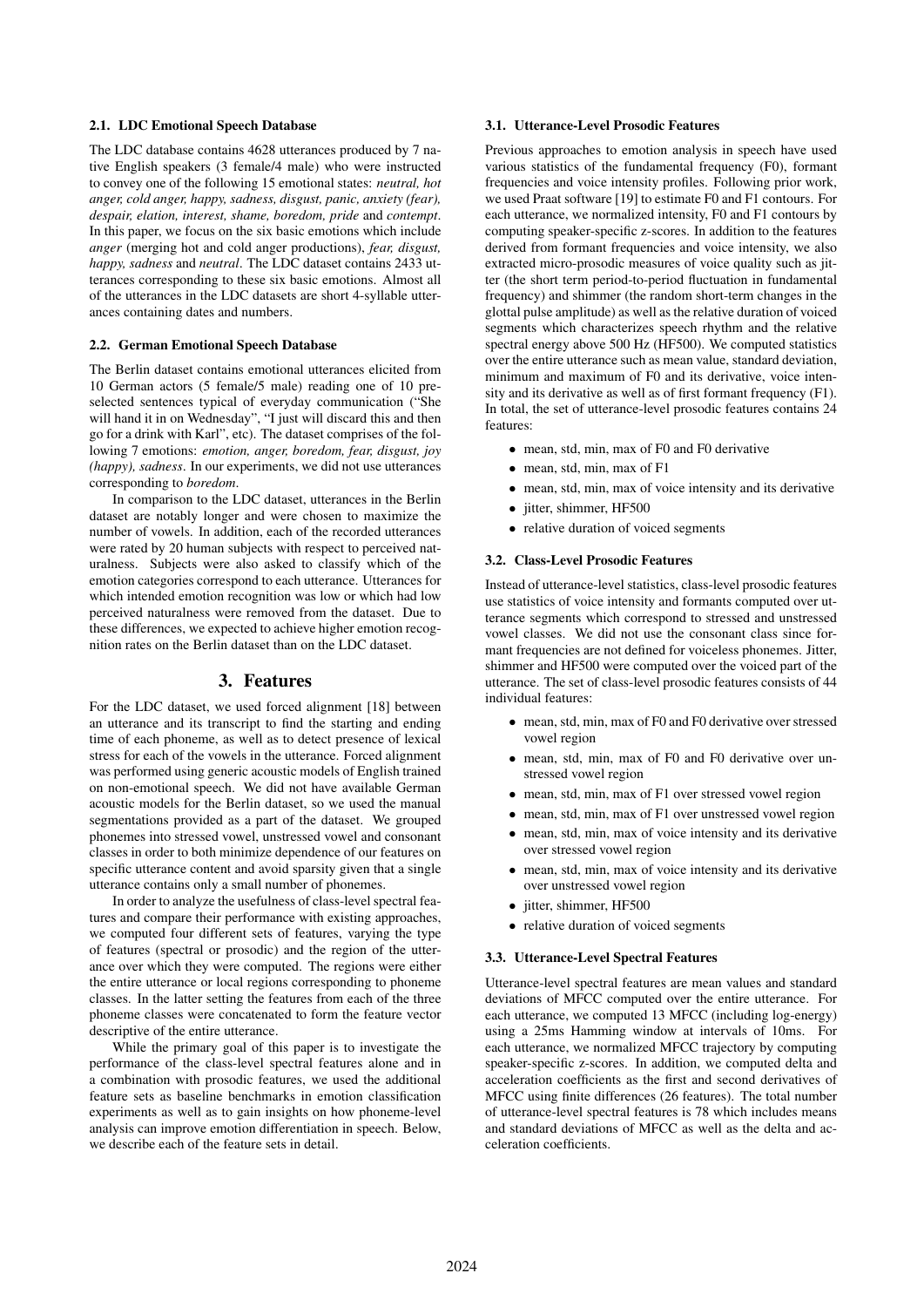### 3.4. Class-Level Spectral Features

Class-level spectral features model how emotion is encoded in speech at the phoneme level. Using the phoneme-level segmentation of the utterance, we formed the spectral feature vector by concatenating class-conditional means and standard deviations of MFCC for each of stressed vowel, unstressed vowel and consonant classes. In addition, we computed the average duration of the above phoneme classes. In summary, the classlevel spectral feature vector is 237 dimensional and consists of the following feature groups:

- mean and std of MFCC over stressed vowel region
- mean and std of MFCC over unstressed vowel region
- mean and std of MFCC over consonant region
- mean duration of stressed vowels
- mean duration of unstressed vowels
- mean duration of consonants

#### 3.5. Combined Features

In order to investigate performance of spectral features in combination with prosodic features, we created a combined feature set by concatenating the sets of class-level spectral and utterance-level prosodic features. In total, the combined set consists of 261 features.

# 4. Emotion Classification and Results

In our experiments on emotion recognition, we used SVM classifiers with radial basis kernels constructed using LIBSVM library [20]. For each of the experiments presented below, we split the data into training and test sets. In order to confirm stability and speaker independence of the obtained classifiers, testing was performed using Leave-One-Subject-Out (LOSO) paradigm such that the test set did not contain utterances from the speakers used in the training set. Classification experiments were performed in a round-robin manner by consecutively assigning each of the speakers to the test set and using utterances from the rest of the speakers in the database as the training set. We computed recognition accuracy as the proportion of utterances which were classified correctly in all of the folds.

Since the number of utterances per emotion varied widely, we balanced the data using random pruning such that it contained an equal number of utterances for each of the emotion classes. We computed the optimal values of the SVM parameters using a cross-validation procedure over the training set. In the experiments presented below, we investigated performance of each of the four sets of features introduced in Section 3, plus that of the combination of utterance-level prosodic features and class-level spectral features (*combined*). It should be noted that, while a number of previous approaches [13, 5] focused only on speaker-dependent emotion recognition, our experiments are on *speaker-independent* emotion recognition since our recognition experiments made use of utterances from the speakers which were unseen during classifier training.

Binary classification. In our first experiment on oneversus-all classification, we performed recognition of each of the 6 basic emotions versus the other 5 emotions. For example, one of the tasks was to recognize if an utterance conveys *sadness* versus some other emotion among *anger, fear, disgust, happy* and *neutral*. The accuracy of one-versus-all classification on LDC and Berlin datasets is shown in Tables 1 and 2 for sets of features with different types (prosodic and spectral) and granularity levels (utterance-level and class-level). Recognition

accuracy changes with respect to granularity for both prosodic and spectral features. Our results indicate that the class-level prosodic features do not provide any consistent improvement over the utterance-level features which conforms with the suprasegmental nature of prosody.

|                    | Anger | Fear  | Disgust | Happy    | Sadness  | Neutral |
|--------------------|-------|-------|---------|----------|----------|---------|
| <b>UL</b> Prosody  | 65.0% | 57.2% | 55.2%   | 71 3%    | 57.6%    | 68.4%   |
| CL Prosody         | 63.8% | 58.5% | 53.5%   | 71.2%    | $60.1\%$ | 67.8%   |
| <b>UL</b> Spectral | 58.4% | 59.7% | 60.5%   | 66.6%    | 50.9%    | 63.9%   |
| CL Spectral        | 66 1% | 63.1% | 66.6%   | 69.5%    | 60.5%    | 674%    |
| Combined           | 68.1% | 64.7% | 64.6%   | $71.5\%$ | 60.8%    | 69.7%   |

Table 1: *Accuracy of one-versus-all classification for LDC dataset. Best performance is shown in bold.*

|                   | Anger    | Fear    | Disgust | Happy | Sadness | Neutral  |
|-------------------|----------|---------|---------|-------|---------|----------|
| <b>UL</b> Prosody | 88.6%    | 88.5%   | 74.1%   | 754%  | 93.8%   | 90.4%    |
| CL Prosody        | 87.6%    | 77.0%   | 69.9%   | 74.0% | $951\%$ | 90.8%    |
| UL Spectral       | 85.2%    | 79.1%   | 83.6%   | 73.1% | 92.3%   | 91.1%    |
| CL Spectral       | 88.2%    | 84.2%   | 89.1%   | 77.8% | 97.3%   | 92.1%    |
| Combined          | $91.1\%$ | $844\%$ | 88.6%   | 78.6% | 97.3%   | $93.0\%$ |

| Table 2: Accuracy of one-versus-all classification for the Berlin |  |
|-------------------------------------------------------------------|--|
| dataset. Best performance is shown in bold.                       |  |

On the other hand, class-level spectral features provide a consistent performance improvement over the utterance-level spectral features. For example, the absolute performance gain is as high as 9.6% in recognition of *sadness* in the LDC dataset.

*Class-level spectral* features also yield notably higher emotion recognition accuracy compared to *utterance-level prosodic* features for most emotions. For instance, the absolute improvement in recognition accuracy of *disgust* is 11.4% for the LDC and 15.0% for the Berlin datasets. The exception are for recognition of *happy* and *neutral* in the LDC dataset, where prosodic features lead to 1% better results and *anger* and *fear* in the Berlin datasets for which prosodic features lead to improvements over spectral features of 0.4% and 4.3% respectively.

Moreover, the combination of the class-level spectral and the utterance-level prosodic features yields even further improvements. In some cases, the combined set of features yields classification accuracy lower compared to accuracy of either the utterance-level prosodic or the class-level spectral features. We believe that this is due to high dimensionality of the combined feature set and can remedied by employing feature selection algorithms which are beyond the scope of this paper.

Multi-class recognition. In the second experiment, we considered the task of multi-class classification of the six basic emotions. In this setting class-level spectral features are clearly the best. Classification accuracy for LDC and Berlin datasets is shown in the second and third columns of Table 3. Class-level spectral features also outperform the utterance-level prosodic features by absolute 7.7% in the LDC and 7.1% in the Berlin datasets. The improvements over utterance-level spectral features are even greater. For both datasets, the best results are obtained when combination of the class-level spectral and utterance-level prosodic features is used.

Comparison with prior work. Finally, in order to compare performance of the class-level spectral features to the results of previous work on emotion classification [21, 7], we conducted an experiment on classification of all 15 emotions in the LDC dataset. The accuracy of 15-class classification is given in the last column of Table 5. Classification accuracy of 23.9% obtained using combination of utterance-level prosodic and classlevel spectral features is considerably higher than the prosodybased classification accuracy of 18% reported in [7] and 8.7%